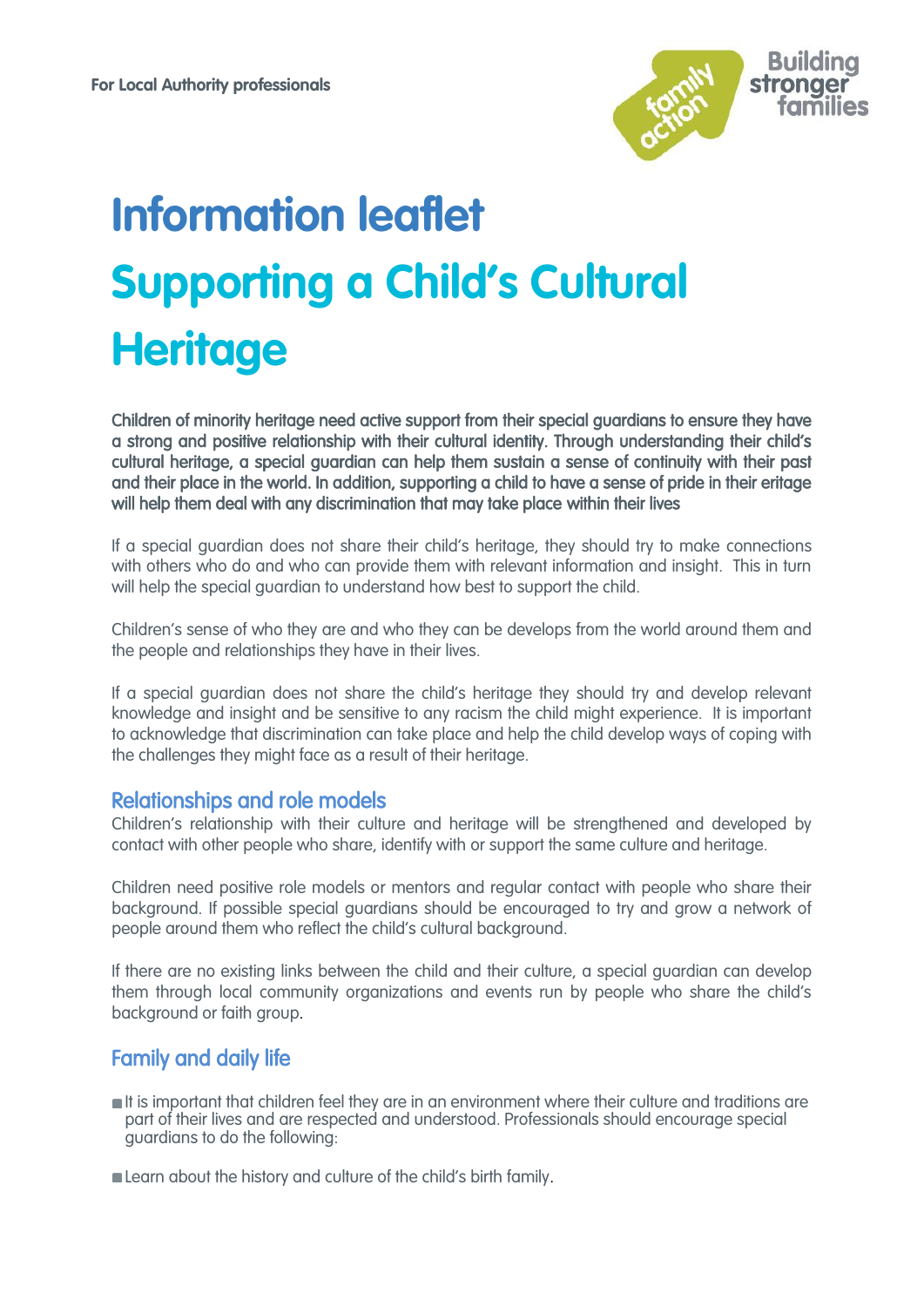

- Remember that practical things such as food, hair care, social activities, language, clothes, film and music are important when forming a child's identity.
- Keep up traditions such as meals, festivals, dress, community and religious events which are important aspects of the child's heritage.
- Find opportunities to immerse a child within their culture and reinforce this with a visit to their country of origin if that is possible. Such experiences can provide a child with a stronger sense of belonging. Hearing first hand accounts of life lived in their culture from relatives such as aunts, uncles, grandparents or family friends will also inspire them and inform their understanding of their own history.
- **Remember how important food is to all of us. Foods should be familiar in appearance and taste** to the child wherever possible and should be prepared in line with their religious beliefs.
- Accept that all children are different and embrace their cultural identity in different ways. Special guardians should listen to the child and support them in their choices.

## Practical tips for professionals to pass on to special guardians

- Special guardians should work with their child to develop the skills they may need when faced with hostility or discrimination directed at them as a result of their heritage.
- When special guardians are finding pictures for life story work they should ensure they include photos from both sides of the child's birth family.
- If a special guardian wants to take their child to a religious ceremony, they should let their social worker know and if possible discuss the plans with the child's parents. Changing a child's religion is something that special guardians cannot do without the birth parents' or court's permission.
- Special guardians should try and choose books, toys and music that represents and respects children's backgrounds and highlights diversity.
- Newspapers such as Asian Times and The Voice can be a familiar sight to a child and can help them stay up-to-date with developments and stories within their community.

# Key points

ł

- **If a special guardian does not share the child's heritage encourage them to try to make** connections with others who so and who can provide them with information and insight into how the child may be feeling and how to best support them.
- **n** Children's sense of who they are and who they can be develops from the world around them and the people and relationships they have in their lives.
- Children's relationship with their culture will be strengthened and developed by contact with other people who share, identify with or support their heritage.
- It is important that children feel they are in an environment where their culture and traditions are part of their lives and are respected and understood.